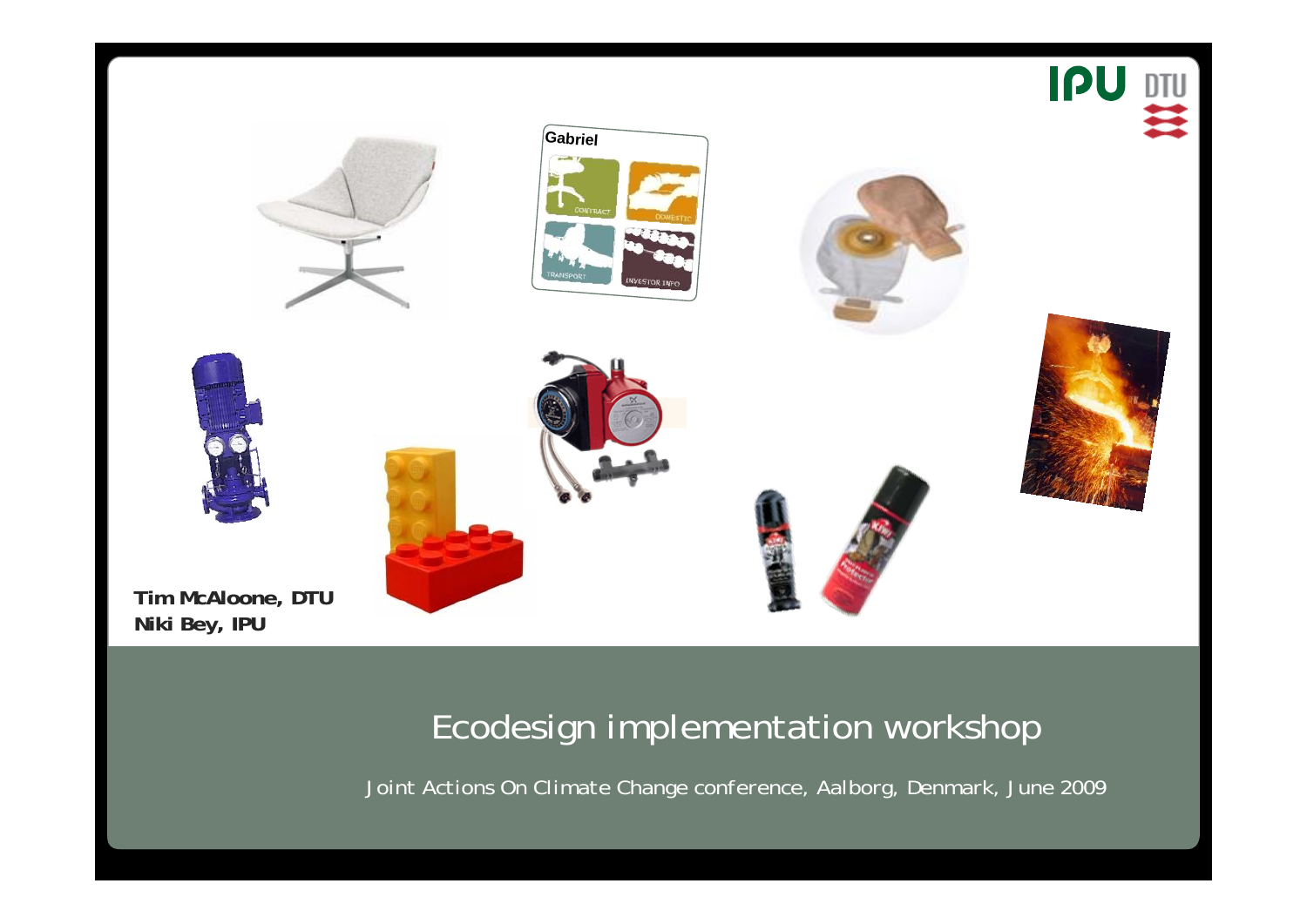# Project background

- **Customer:** Danish EPA
- **Project partners:** DTU & IPU, in collaboration with the Confederation of Danish Industry (DI)
- **Case-companies:** Coloplast, Fritz Hansen, Gabriel, Grundfos, Lego
- Aim: To strengthen the stewardship and implementation of methods for sustainable design in Danish industry
- **Result:** A short handbook describing a framework for sustainable product development

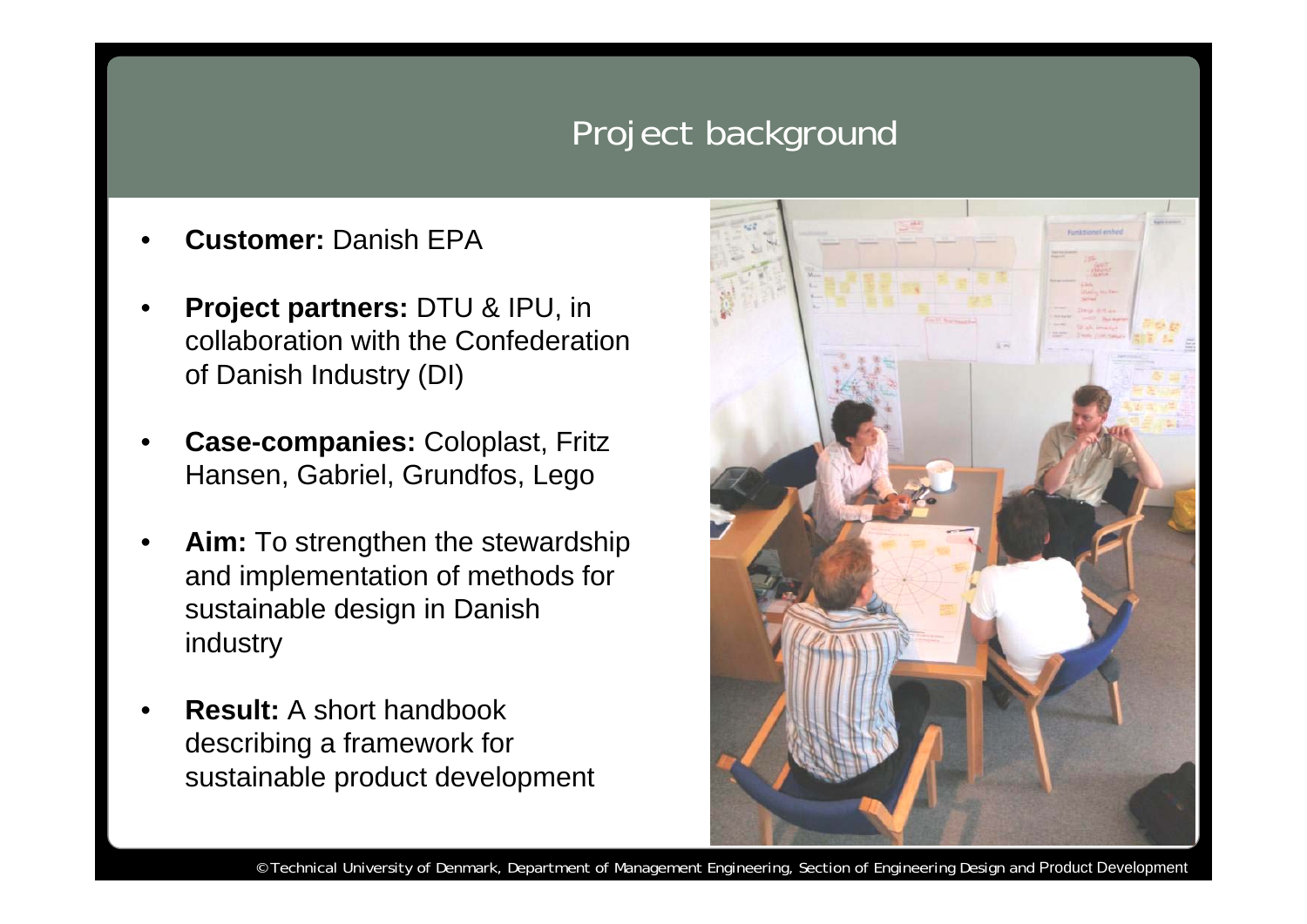# Main output – A guide for product development

- 2.000 printed copies in Danish
- "Sold out" in 2 weeks
- Recently translated to English
- Available electronically (www.kp.man.dtu.dk/english/ research/areas/ecodesign/guide)
- Free of charge
- No copyright

Environmental improvement through  $-6$ product development

- a guide

M

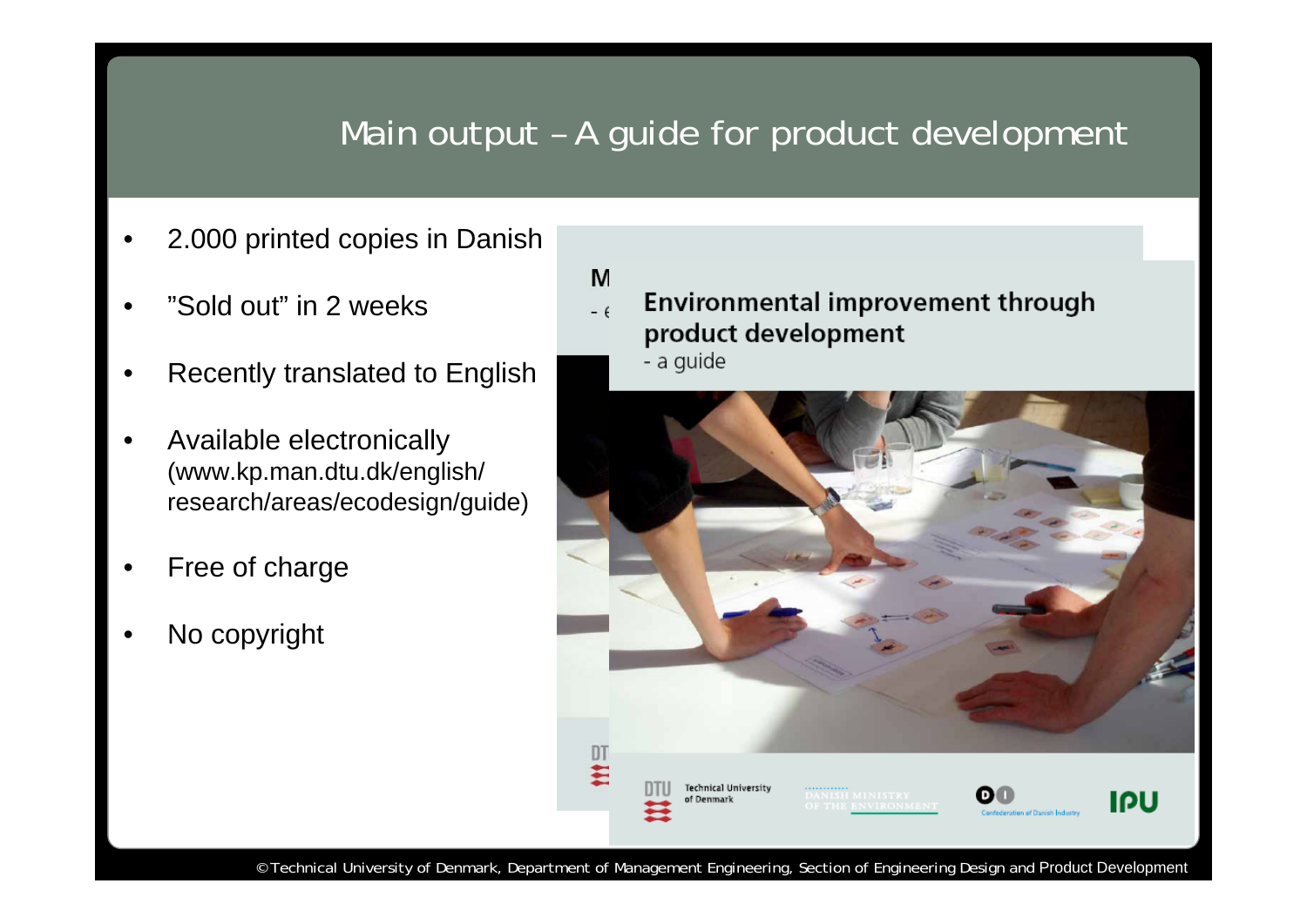# Hands-on exercises **on the set of the set of the set of the set of the set of the set of the set of the set of the set of the set of the set of the set of the set of the set of the set of the set of the set of the set of t**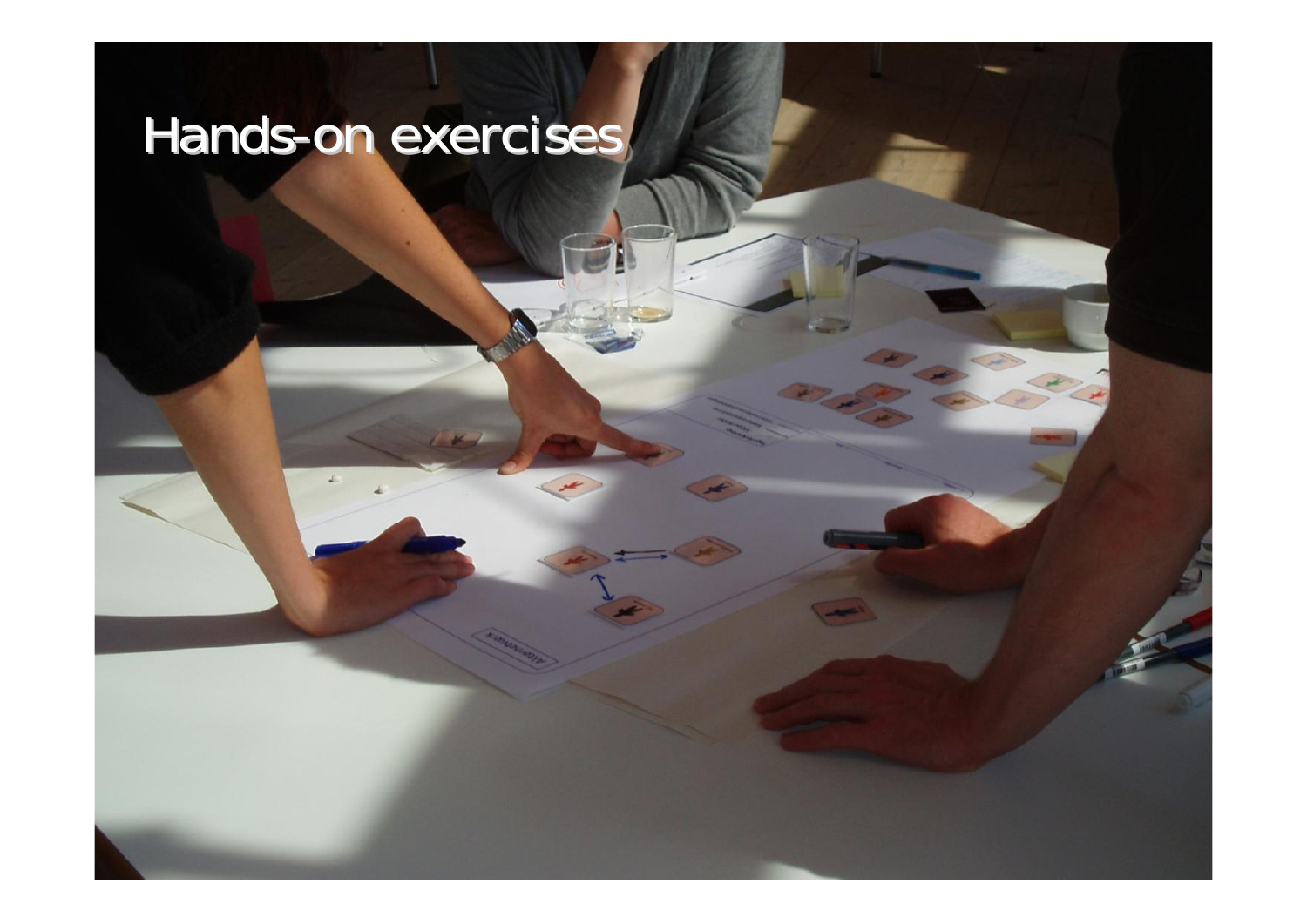







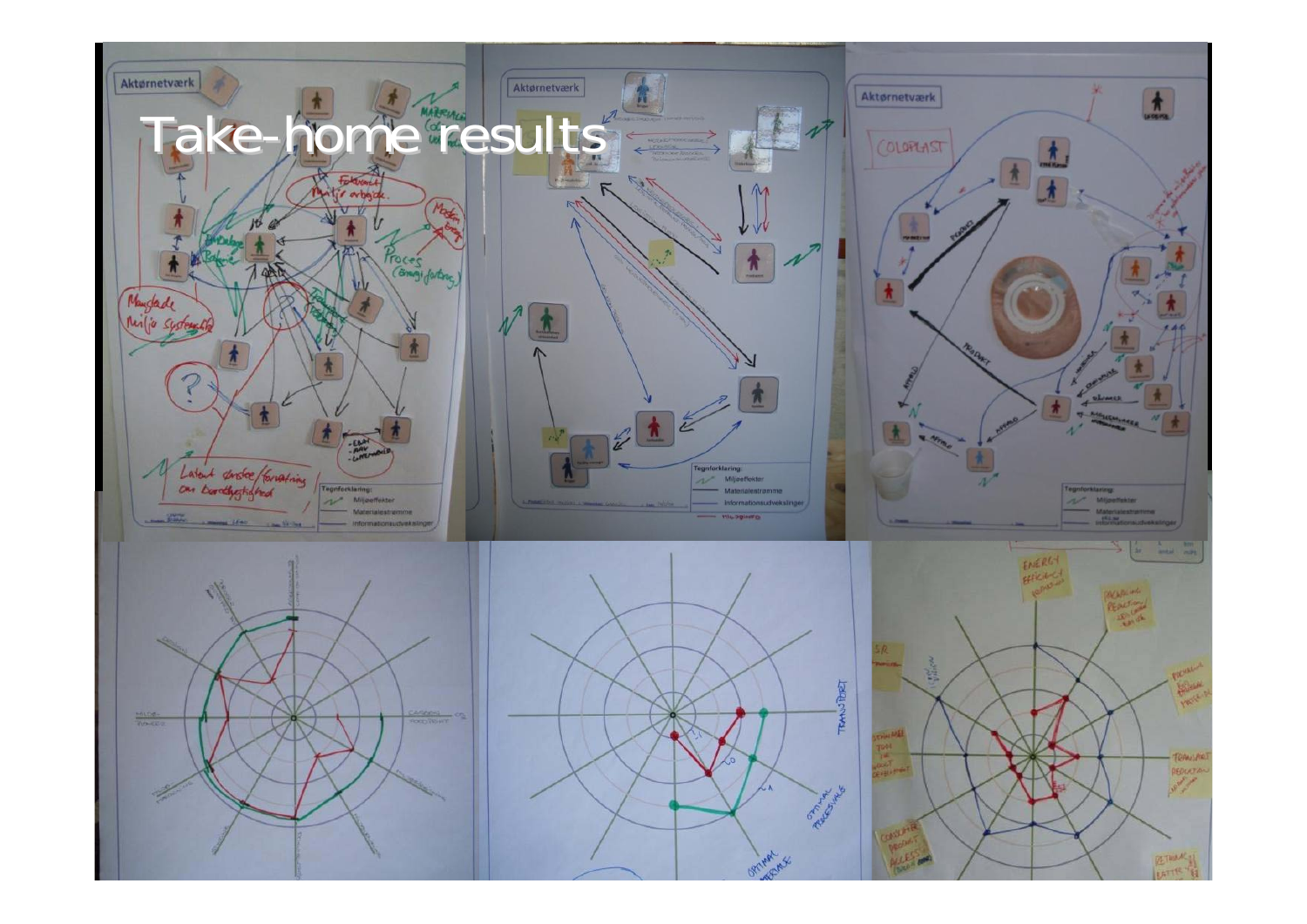# Eco-strategy wheel



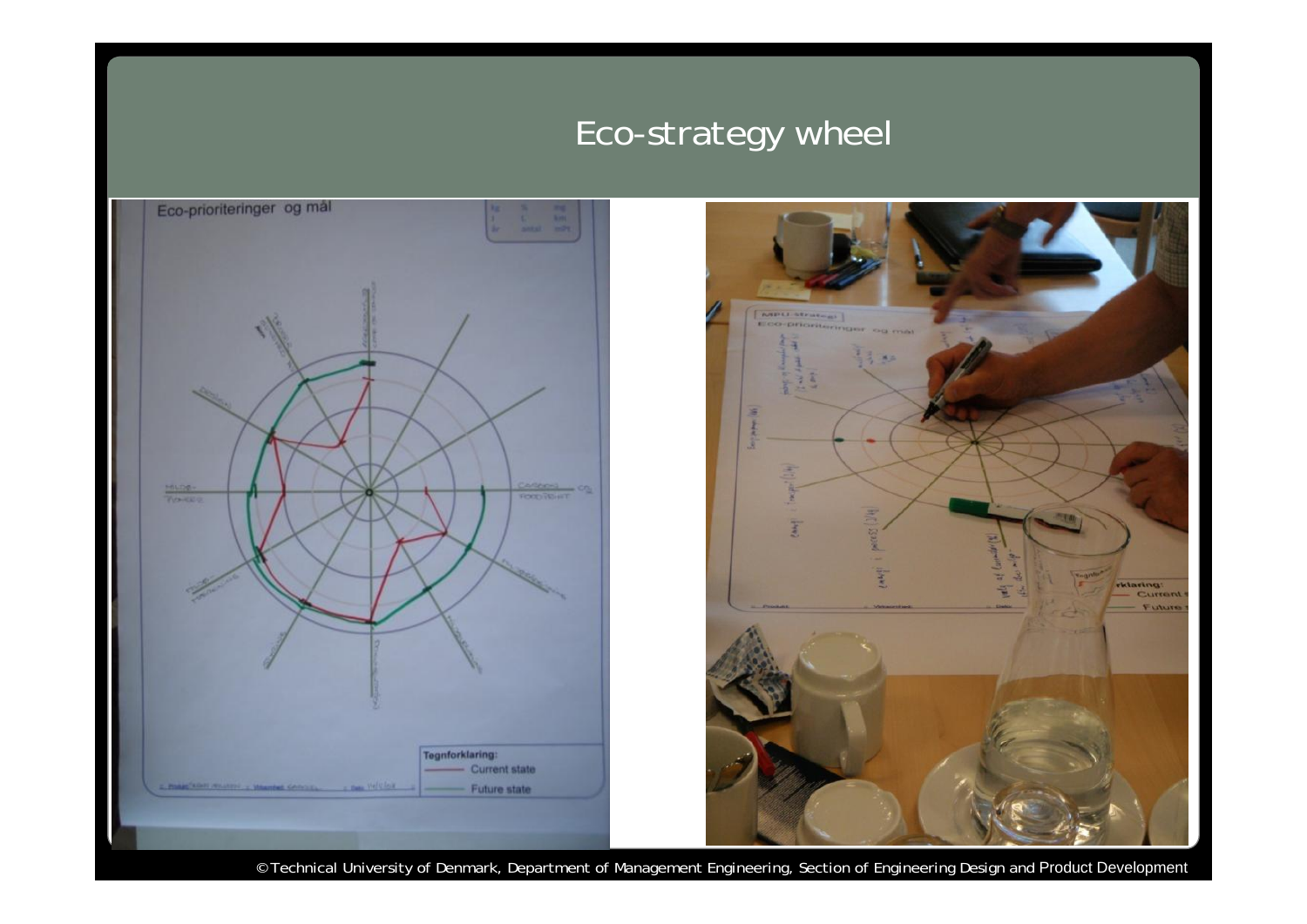## What is the state-of-the-art with ecodesign research?

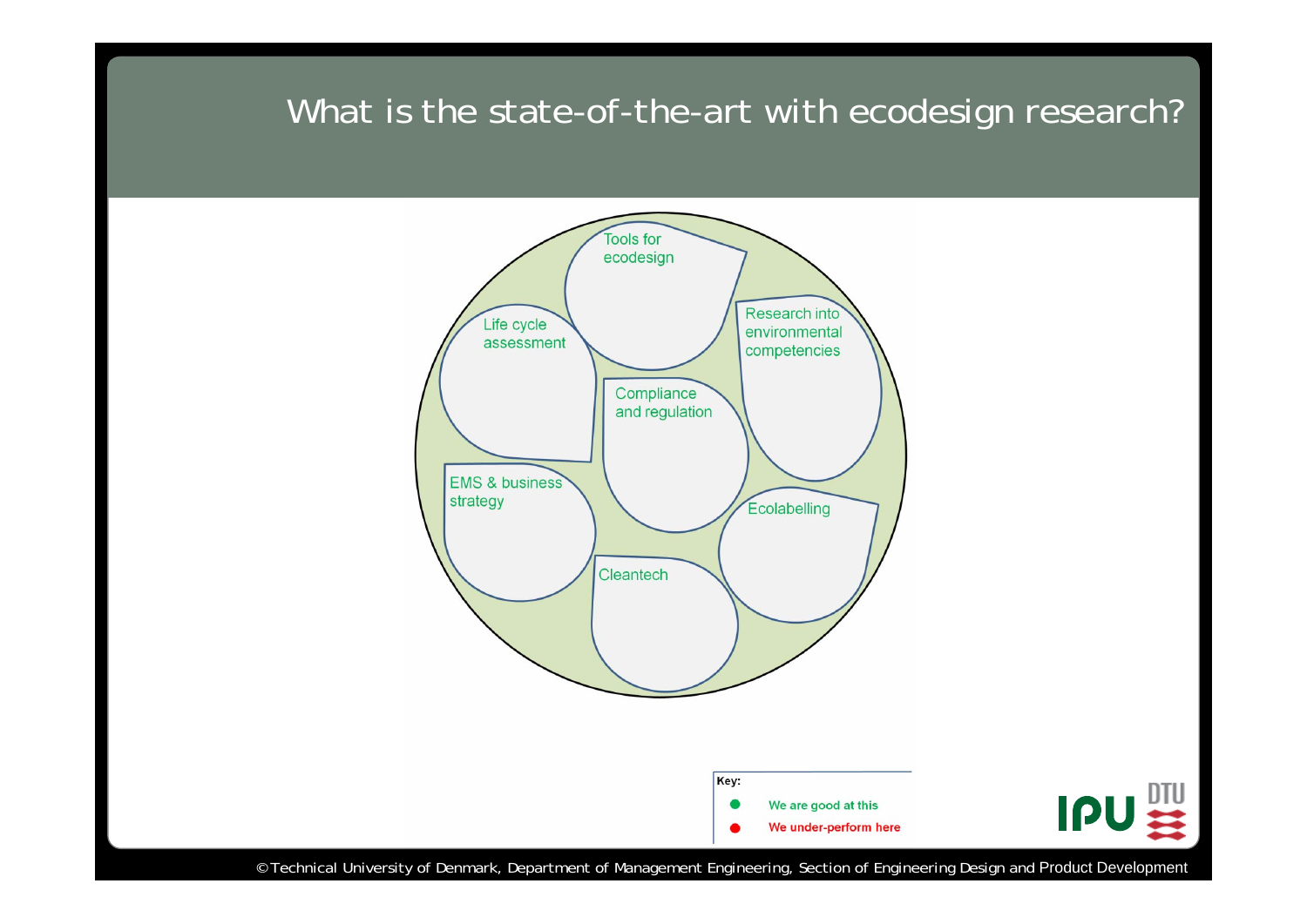## Negative brainstorm

**Think of all the ways in which to create the world's most environmentally harmful drill!!**

**Max 10 minutes per person**

**Brainstorm rules apply**